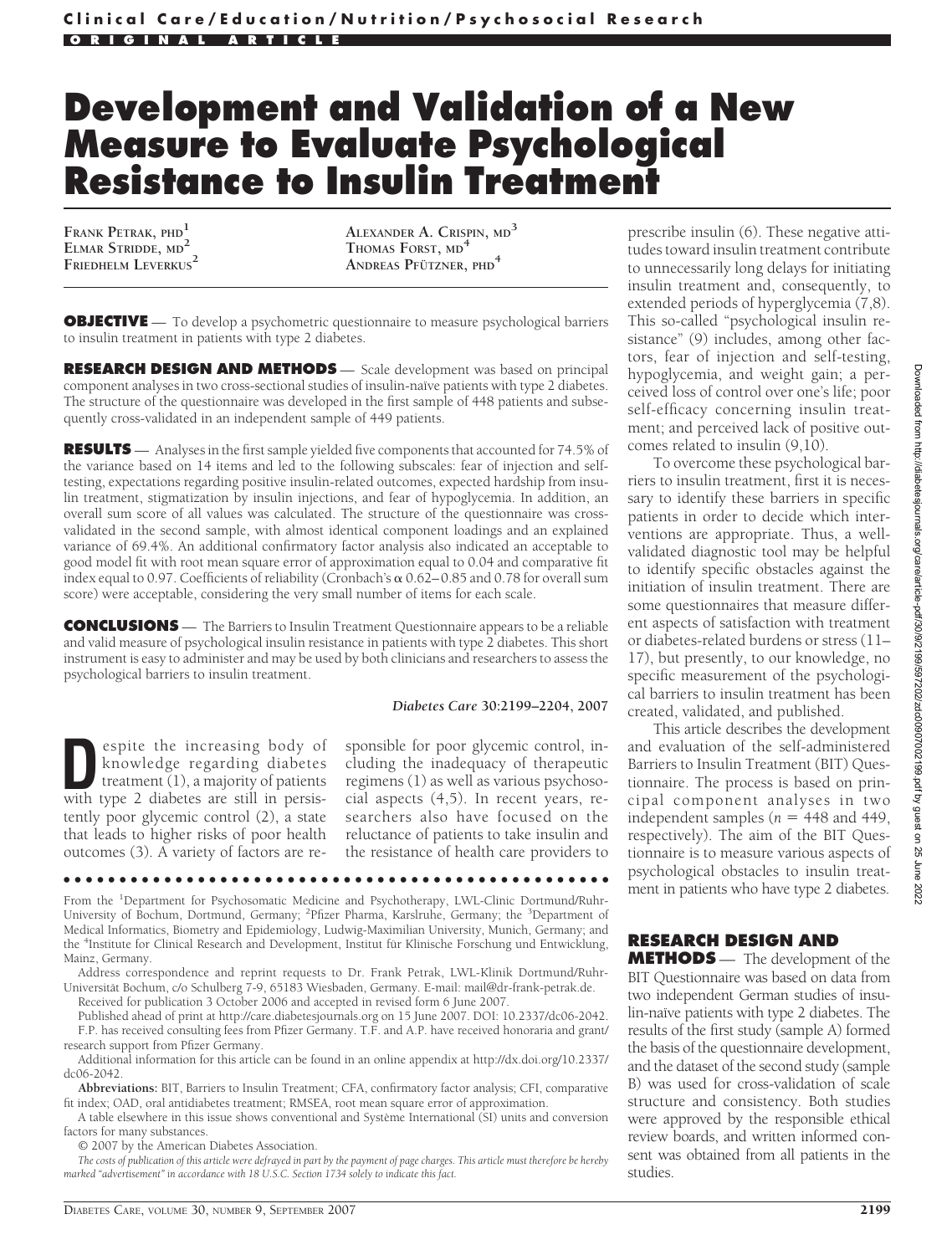#### *Barriers to Insulin Treatment Questionnaire*

#### Sample A

A total of 4,000 physicians were randomly selected from a countrywide database (pan-address, Planegg, Germany), which contained details of 31,155 general practitioners and 18,860 internists, to generate a representative cross-section of doctors in Germany. Physicians were approached between 2001 and 2003 by letter and were asked to recruit the next eligible patient during a routine appointment. Eligibility was based on the following inclusion criteria: clinical manifestation of type 2 diabetes, psychological and physical competence to participate in the study, and the patient's informed consent. Physicians provided data on the age, sex, height, and weight of the patient as well as the confirmation of type 2 diabetes diagnosis, duration of diabetes, and A1C levels. For the purpose of development of the BIT Questionnaire, only data from insu- $\lim$ -naive outpatients ( $n = 448$ ) were included.

#### Sample B

This study was performed in 20 practices of general practitioners and internists all over Germany in 2005. A total of 449 type 2 diabetic outpatients were included who had an A1C suggesting more intensive therapeutic interventions were necessary including insulin treatment as defined by current treatment guidelines (18). Inclusion criteria were type 2 diabetes treated only with diet or oral antidiabetes treatments (OADs), age between 18 and 70 years, and insufficient oral antidiabetes treatment defined as  $A1C > 8.5%$  (treated with diet alone),  $A1C > 8.0\%$  (one OAD), or A1 $C \ge 7.5\%$  (two or more OADs). The different cutoffs were chosen based on preexisting therapies and the current standards for the initiation of insulin treatment in Germany and other countries. Participants discussed treatment optimization options with a physician who recommended insulin treatment because of the failing OAD treatment. Subsequently, the patients were asked to make a theoretical choice about future diabetes treatment. The options were to continue with OADs or to move on to subcutaneous insulin. A set of medical data were measured that included the same variables as those in sample A (Table 1) (19).

#### Psychological measures

**Psychological barriers to insulin treatment assessed in sample A.** A pool of items, 35 regarding different attitudes toward insulin treatment, was created by an

#### **Table 1—***Sample characteristics in samples A and B*

|                           | Sample A            | Sample B            |  |  |
|---------------------------|---------------------|---------------------|--|--|
| n                         | 448                 | 449                 |  |  |
| Age (years)               | $62.4 \pm 10.2$     | $56.7 \pm 8.7$      |  |  |
| Female sex                | 47.2% (209/443)     | 32.3% (145/449)     |  |  |
| BMI $(kg/m2)$             | $28.7(26.5 - 32.0)$ | $31.2(27.7 - 31.2)$ |  |  |
| A1C (%)                   | $7.1(6.5 - 7.8)$    | $8.1(7.4-9.3)$      |  |  |
| Diabetes duration (years) | $5.0(3.0 - 10.0)$   | $5.0(2.0-10.0)$     |  |  |

Data are means  $\pm$  SD or median (interquartile range) unless otherwise indicated.

expert panel of health care professionals who were experienced in diabetes treatment based on patient interviews and current literature (9,10). The following attitudes toward insulin treatment were identified: positive feelings about the benefits of the treatment, fear of the consequences of diabetes, fear of injections, social barriers to the use of insulin, aversion to dependence on the drug, fear of insulin-related side effects, and negative feelings about one's competence to manage the insulin treatment. Each of the 35 items was presented as a statement, which the patient was asked to score using a 10 point Likert-type scale with the extreme scores labeled "completely disagree" (1) and "completely agree" (10).

**Psychological barriers to insulin treatment assessed in sample B.** The psychological barriers to insulin treatment were assessed using the BIT Questionnaire developed in sample A (see RESULTS). The BIT Questionnaire includes 14 items, a total sum score, and the following five subscales: fear of injection and selftesting, expectations regarding positive insulin-related outcomes, expected hardship from insulin treatment, stigmatization by insulin injection, and fear of hypoglycemia.

To obtain a validated English version of the BIT Questionnaire, a linguistic validation (from German to English [U.S.]) was performed and certified by the MAPI Research Institute. This validation process included two forward translations; reconciliation; a backward translation, with review and discussion and retranslation as needed; clinician review and further changes as needed; cognitive debriefing with patients; and finalization and proofreading (20). An English and German version of the BIT Questionnaire can be found in an online appendix at http://dx.doi.org/10.2337/dc06-2042.

#### Statistical analysis

In a first step, a principal component analysis (with oblique rotation) that included all 35 items was conducted in an exploratory approach in sample A. The Kaiser-Guttman criterion (eigenvalue 1) was used to decide on the number of components to be retained (21,22). Subsequent principal component analyses were conducted to eliminate items or components until a result became available that had good test statistical values and was interpretable concerning its contents. The criteria for the item-respective component elimination were the following: items with ambiguous loadings on rotated component (in first-step items with a  $\leq$  0.40 factor loading and in subsequent-step items with a  $\leq 0.60$  factor loading were eliminated), items with multiple loadings on other components  $(0.25)$ , and items with an item selectivity  $\leq$ 0.35. Components that contained fewer than two items with sufficient loadings were eliminated together with all their items. In some components, items that missed the criteria, but appeared necessary due to textual and test-related theoretical considerations, were retained after careful consideration.

Principal component analyses were conducted successively with the items remaining from the previous analysis until all objectives were met. The resulting components represent the subscales of the BIT Questionnaire, whose scale stability was verified in sample B. Finally, a second-order component analysis with oblique rotation was performed including the obtained components that represent the subscales of the BIT Questionnaire in order to analyze if the creation of a BIT Questionnaire sum score will be appropriate.

Using sample B data, a principal component analysis with the final BIT Questionnaire items of sample A was performed. This approach allowed for a demonstrative comparison of component loadings in both independent samples before the aggregated model was tested by a confirmatory factor analysis (CFA). Following current recommendations for a CFA, we report the comparative fit index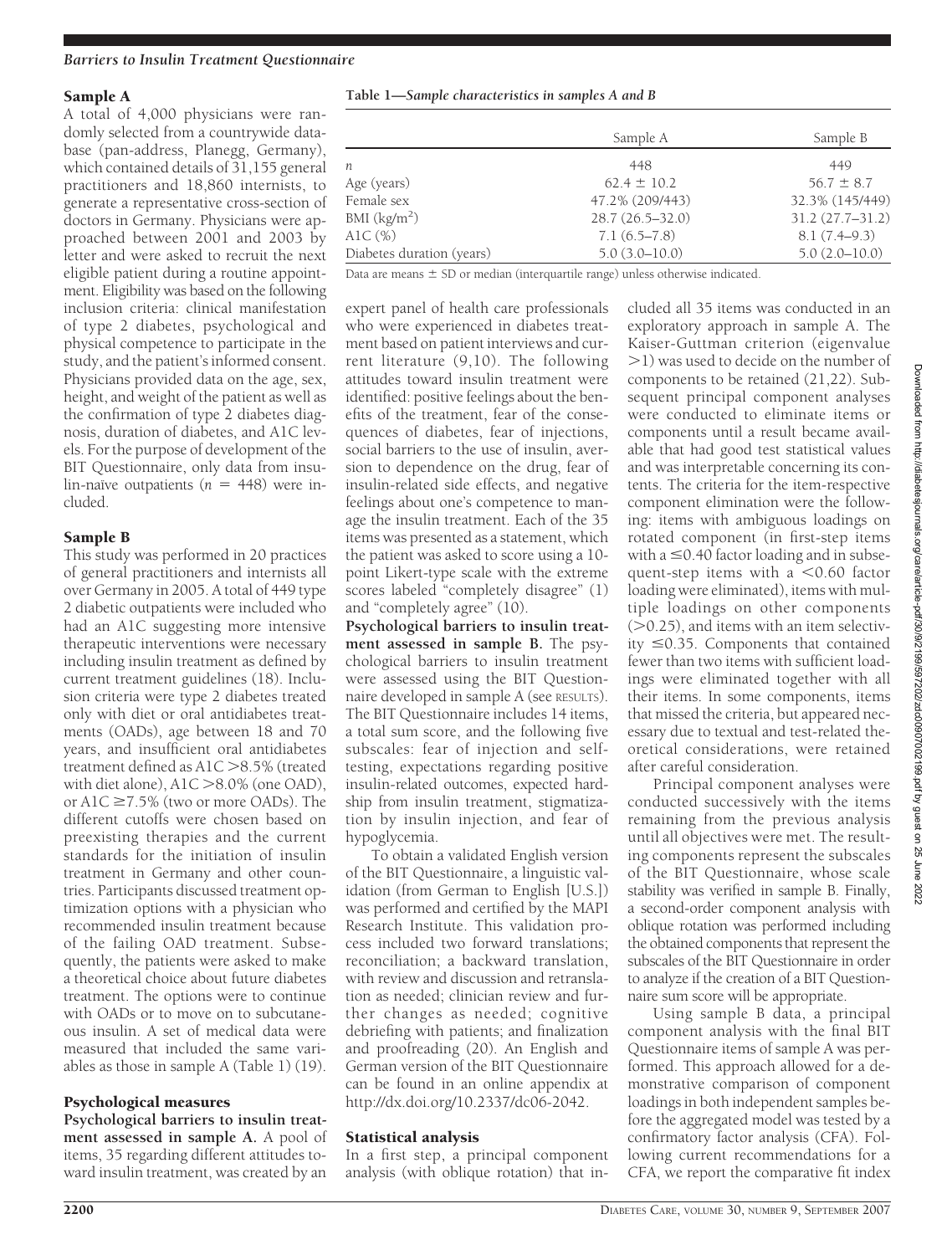### **Table 2—***Component matrix of component loadings in principal component analyses after oblique rotation in samples A and B*

|                                                                              | Components |         |         |                |         |         |         |                |         |         |
|------------------------------------------------------------------------------|------------|---------|---------|----------------|---------|---------|---------|----------------|---------|---------|
|                                                                              |            | 1       |         | $\overline{2}$ | 3       |         |         | $\overline{4}$ |         | 5       |
| Items (abbreviations)                                                        | A          | В       | A       | B              | А       | B       | A       | B              | A       | В       |
| 1) I am afraid of the pain when injecting<br>insulin.                        | 0.93       | 0.89    | 0.01    | 0.01           | 0.02    | 0.03    | $-0.00$ | 0.08           | 0.01    | 0.03    |
| 2) Besides the pain, I am just afraid of<br>injections.                      | 0.92       | 0.91    | 0.00    | 0.02           | $-0.04$ | $-0.05$ | 0.05    | 0.06           | 0.02    | 0.01    |
| 3) I am afraid of the pain during regular blood<br>glucose checks.           | 0.82       | 0.80    | 0.01    | $-0.02$        | 0.06    | 0.05    | 0.01    | $-0.06$        | 0.06    | $-0.02$ |
| 4) Insulin works better than pills.                                          | 0.15       | 0.07    | 0.85    | 0.80           | 0.05    | $-0.01$ | $-0.02$ | $-0.11$        | $-0.08$ | $-0.08$ |
| 5) People who get insulin feel better.                                       | $-0.03$    | 0.04    | 0.84    | 0.77           | 0.07    | $-0.05$ | $-0.01$ | $-0.12$        | $-0.09$ | $-0.05$ |
| 6) Insulin can reliably prevent long-term<br>complications.                  | $-0.18$    | $-0.10$ | 0.65    | 0.74           | $-0.20$ | 0.05    | $-0.03$ | 0.17           | 0.15    | 0.09    |
| 7) I don't have enough time for regular doses<br>of insulin.                 | 0.06       | 0.01    | $-0.03$ | $-0.06$        | 0.85    | 0.81    | $-0.06$ | $-0.02$        | $-0.06$ | $-0.10$ |
| 8) I can't pay attention to my diet as insulin<br>treatment requires.        | 0.03       | 0.01    | 0.05    | 0.01           | 0.83    | 0.89    | 0.04    | $-0.09$        | 0.09    | 0.01    |
| 9) I can't organize my day as carefully as<br>insulin treatment requires.    | $-0.06$    | 0.01    | $-0.01$ | 0.05           | 0.83    | 0.84    | 0.10    | 0.13           | 0.06    | 0.07    |
| 10) Injections in public are embarrassing to me.                             | 0.02       | 0.04    | 0.05    | 0.01           | $-0.04$ | 0.01    | 0.84    | 0.71           | 0.05    | $-0.06$ |
| 11) Insulin treatment causes feelings of<br>dependence.                      | $-0.09$    | 0.02    | 0.00    | $-0.01$        | 0.11    | $-0.03$ | 0.83    | 0.76           | $-0.03$ | $-0.02$ |
| 12) When people inject insulin, it makes them<br>feel like they are drugged. | 0.15       | 0.02    | $-0.09$ | $-0.04$        | $-0.05$ | 0.05    | 0.73    | 0.73           | 0.00    | $-0.01$ |
| 13) Hypoglycemia: concerns about damage to<br>my health.                     | 0.07       | $-0.01$ | 0.02    | 0.04           | $-0.04$ | 0.02    | 0.03    | 0.01           | 0.88    | 0.89    |
| 14) Hypoglycemia: afraid of accompanying<br>symptoms.                        | 0.01       | $-0.01$ | $-0.09$ | $-0.02$        | 0.14    | 0.00    | $-0.00$ | 0.07           | 0.82    | 0.89    |

(CFI) and the root mean square error of approximation (RMSEA) (23). Indicators of a well-fitting model would be evidenced by a CFI  $\geq$ 0.93 and an RMSEA  $< 0.05$  (24.25).

To replicate the test of whether the creation of a BIT Questionnaire sum score will be appropriate, we performed a second-order CFA with the components representing the subscales of the BIT Questionnaire. Pearson's correlations of all subscales were calculated to evaluate interrelations among the subscales, and Cronbach's  $\alpha$  was computed for the subscales and the total sum score to measure internal consistency reliability.

The predictive validity of the BIT Questionnaire scales was verified by comparision of subgroups of study B in the theoretical treatment choice scenario (described above). Using *t* tests, we compared the scores of patients who accepted to move on to subcutaneous insulin to those patients who have been offered insulin and decided to continue with the OAD treatment. Effect sizes for the differences between both groups were calculated using Cohen's *d* with pooled SD (26). Statistical analyses were performed with SPSS 12.0.1 (Chicago, IL), Amos 5.0 (Chicago, IL), and ClinTools (Brain Sciences Institute, Swinburne University, Swinburne, Australia).

**RESULTS** — Table 1 provides descriptive statistics for socioeconomic, medical, and psychological variables for samples A and B.

**Scale development in study A.** As a result of the first principal component analysis with 35 items, seven components with an eigenvalue  $>1$  could be extracted. We eliminated items with ambiguous component loadings and identified a component structure that explained 74.5% of the variance; this component structure included 14 items and five components for which no ambiguous component loadings had been observed (Table 2). The results of the second-order principal component analysis showed only one component with an eigenvalue  $>1$ and an explained variance of 49.3%, indicating that it is appropriate to create a sum score of the total barriers to insulin treatment.

**Replication of component structure in study B.** The principal component analysis in the sample used for crossvalidation resulted in a clear replication of the questionnaire's structure. With an explained variance of 69.4%, five components with almost identical component loadings were identified (see Table 2). Results of the CFA also confirmed the structure of the BIT Questionnaire with an acceptable to good model fit with RMSEA  $= 0.04$  (90% CI 0.03–0.05) and CFI  $=$ 0.97. The second-order CFA confirmed a good model fit with  $RMSEA = 0.04$  $(0.02 - 0.04)$  and CFI = 0.97, showing again that it is appropriate to create a total score.

The BIT Questionnaire scales were based on the items with the highest component loading in sample B and labeled according to the wording of the items as follows: fear of injection and self-testing, expectations regarding positive insulinrelated outcomes, expected hardship from insulin treatment, stigmatization by insulin injections, and fear of hypoglycemia. Mean values were computed for each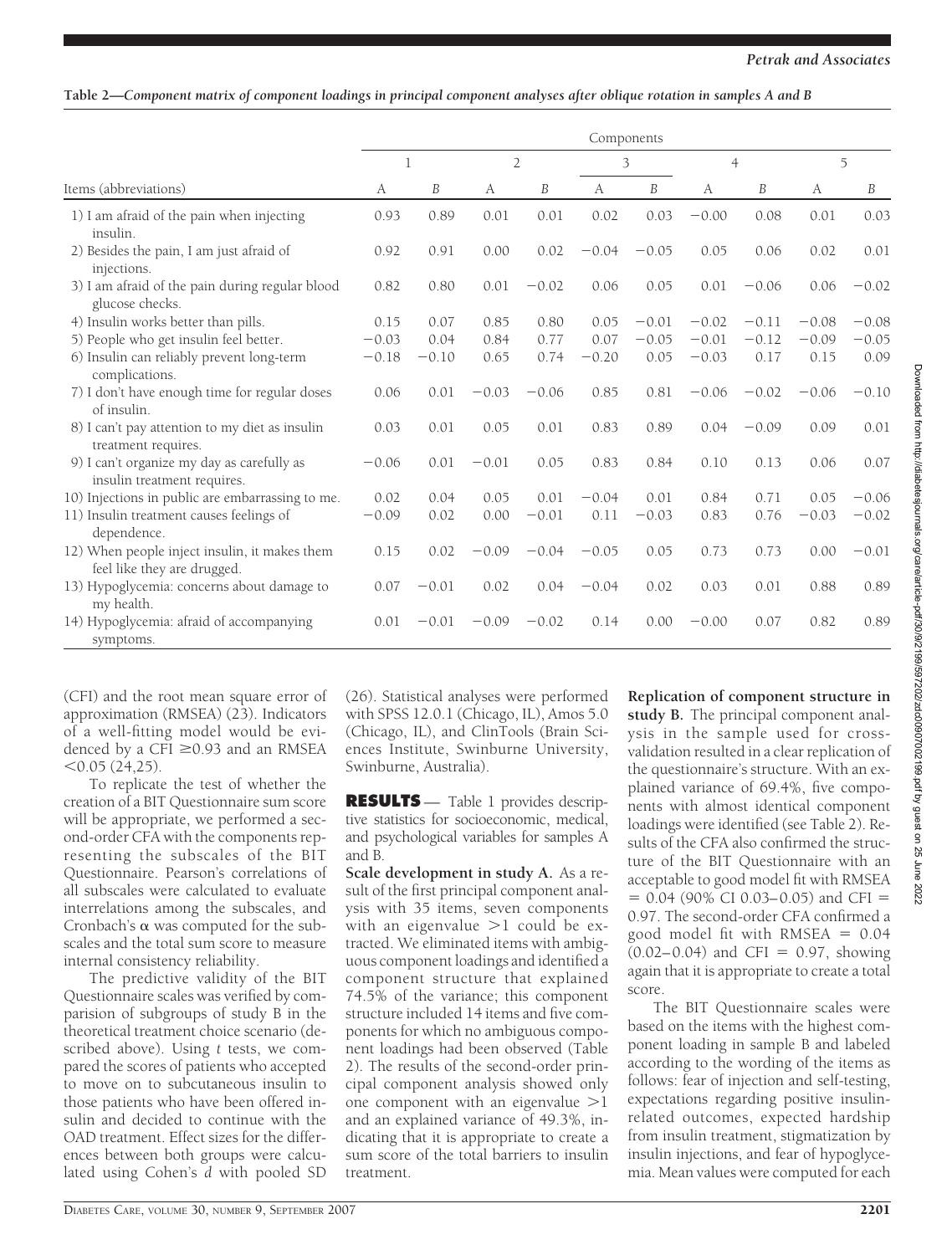#### **Table 3—***Wording and statistical measures of the BIT Questionnaire items and scales in sample B*

| Item number and wording                                                                                                                           | Means $\pm$ SD  | Item<br>selectivity | Cronbach's $\alpha$<br>without item |
|---------------------------------------------------------------------------------------------------------------------------------------------------|-----------------|---------------------|-------------------------------------|
| Scale 1: "Fear of injections and self-testing" ( $\alpha = 0.85$ )                                                                                | $3.19 \pm 2.78$ |                     |                                     |
| 1. I am afraid of the pain when injecting insulin.                                                                                                | $3.62 \pm 3.33$ | 0.80                | 0.70                                |
| 2. Besides the pain, I am just afraid of injections.                                                                                              | $3.58 \pm 3.50$ | 0.79                | 0.72                                |
| 3. I am afraid of the pain during regular blood-sugar checks.                                                                                     | $2.37 \pm 2.64$ | 0.60                | 0.89                                |
| Scale 2: "Expectations regarding positive insulin-related outcomes" ( $\alpha$ =<br>0.66)                                                         | $7.36 \pm 1.87$ |                     |                                     |
| 4. Insulin works better than pills.                                                                                                               | $8.19 \pm 2.41$ | 0.39                | 0.68                                |
| 5. People who get insulin feel better.                                                                                                            | $7.42 \pm 2.46$ | 0.53                | 0.49                                |
| 6. Insulin can reliably prevent long-term complications due to diabetes.                                                                          | $6.46 \pm 2.38$ | 0.51                | 0.52                                |
| Scale 3: "Expected hardship from insulin therapy" ( $\alpha = 0.81$ )                                                                             | $4.20 \pm 2.74$ |                     |                                     |
| 7. I just don't have enough time for regular doses of insulin.                                                                                    | $3.30 \pm 3.04$ | 0.62                | 0.78                                |
| 8. I can't pay as close attention to my diet as insulin treatment requires.                                                                       | $4.73 \pm 3.25$ | 0.67                | 0.73                                |
| 9. I can't organize my day as carefully as insulin treatment requires.                                                                            | $4.58 \pm 3.38$ | 0.70                | 0.70                                |
| Scale 4: "Stigmatization by insulin injections" ( $\alpha = 0.62$ )                                                                               | $4.30 \pm 2.52$ |                     |                                     |
| 10. Injections in public are embarrassing to me. Pills are more discreet.                                                                         | $5.45 \pm 3.78$ | 0.42                | 0.55                                |
| 11. Regular insulin treatment causes feelings of dependence.                                                                                      | $5.06 \pm 3.46$ | 0.42                | 0.53                                |
| 12. When people inject insulin, it makes them feel like drug addicts.                                                                             | $2.38 \pm 2.70$ | 0.48                | 0.49                                |
| Scale 5: "Fear of hypoglycemia" ( $\alpha = 0.78$ )                                                                                               | $6.21 \pm 2.73$ |                     |                                     |
| 13. An insulin overdose can lead to extremely low blood glucose levels<br>(hypoglycemia). I am afraid of the unpleasant accompanying<br>symptoms. | $6.61 \pm 2.92$ | 0.64                | $\frac{d\mathbf{x}}{d\mathbf{x}}$   |
| 14. An insulin overdose can lead to extremely low blood glucose levels<br>(hypoglycemia). I have concerns about possible permanent damage to      | $5.81 \pm 3.11$ | 0.64                | ×.                                  |
| my health.<br>BIT Questionnaire sum score ( $\alpha = 0.78$ )                                                                                     | $4.17 \pm 1.55$ |                     |                                     |

 $n = 448 - 449$ . Item selectivity = part-whole corrected item selectivity. Cronbach's  $\alpha$  without item = Cronbach's  $\alpha$  if item deleted. \*Not applicable because scale contains only two items.

scale with a value range 1–10 for each scale (Table 3).

In addition, a sum score was created that summed up the values of the items of the BIT Questionnaire (items of the scale "Expectations regarding positive insulinrelated outcomes" were inverted first). No ceiling effect could be observed, which was demonstrated by the percentages of patients with maximum values between 0% for the sum score and 3.8–18% for the different BIT Questionnaire scales.

**Reliability measure.** Acceptable coefficients of reliability were observed for scales 1, 3, and 5, with Cronbach's  $\alpha$ ranging from 0.78 to 0.85 and the total sum score with  $\alpha = 0.78$ . Scales 2 and 4 showed only moderate values ( $\alpha = 0.62$ and 0.66, respectively). However, taking into consideration that each of these scales contains only three items, the results can be viewed as adequate.

**Wording and statistical measures of the BIT Questionnaire items.** The analysis of the changes in reliability coefficients for the respective scales that would result if the single item were eliminated showed that only item three would result

in a significant increase in reliability if it were eliminated (Table 3). Since the scale already demonstrated good reliability, we decided to keep the item in order to consider also the fear of blood glucose measures together with the fear of injection. This was done because all items measure aspects of "blood and injection phobia," and we think that patients expect that insulin treatment requires more frequent testing of blood glucose. Item four was kept as well, since its elimination would yield only a marginal advantage ( $\alpha = 0.68$ instead of 0.66).

**Intercorrelation of BIT Questionnaire scales.** The concept of the BIT Questionnaire assumes intercorrelated subscales, since each is intended to measure a different aspect of the same construct (barriers to insulin treatment). The intercorrelation of subscales was very low to moderate, with Pearson's  $r$  between  $-0.05$  and 0.36. **Validity analysis.** The results of the *t* tests indicated a clear predictive validity of all BIT Questionnaire scales. Patients who opted for OADs consistently reported significantly higher barriers to insulin treatment than the patients who

were willing to move onto subcutaneous insulin. The magnitude of these differences between both groups was medium for the subscales and strong for the BIT Questionnaire sum score according to Cohen's criteria (see Table 4) (27). No substantial increase in the predictive power of the BIT Questionnaire was obtained in a stepwise logistic regression analysis when including items that were excluded from the final BIT Questionnaire (data not shown).

**CONCLUSIONS** — Our report describes the development and evaluation of a questionnaire that measures barriers to the acceptance of insulin treatment in orally treated patients with type 2 diabetes. The BIT Questionnaire was developed first in a sample of 448 patients; the development was based on principal component analyses. Our results yielded an easily interpretable five-component solution based on only 14 items. These components were used to define the following subscales: fear of injection and self-testing, expectations regarding positive insulin-related outcomes, expected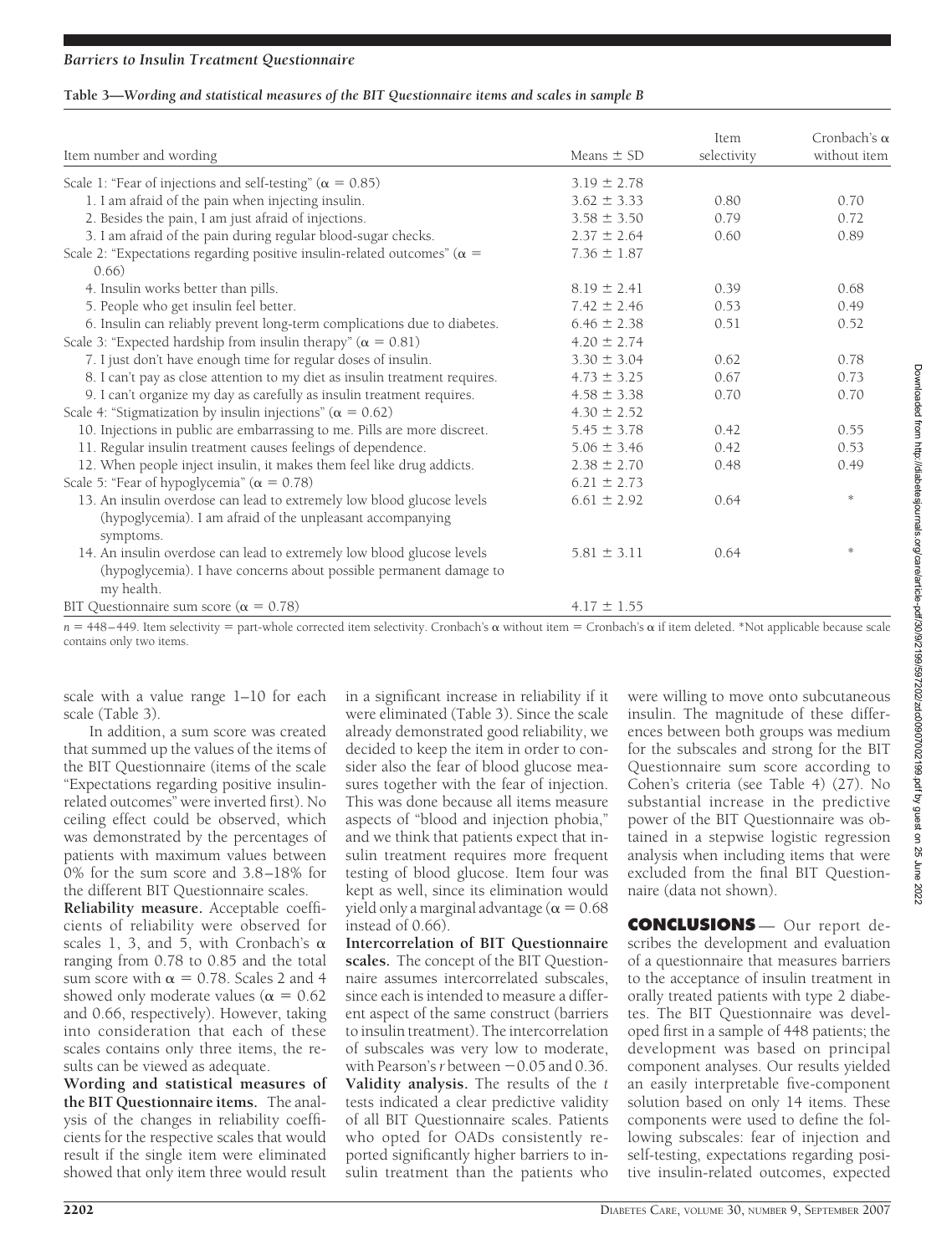tients with type 2 diabetes.

Parts of this study were presented in abstract form at the 66th Scientific Sessions of the American Diabetes Association, 2006; at the 41th Annual Session of the German Diabetes Association, 2006; and at the 42nd Eu-

**Acknowledgments**— This study was sup-

ropean Association for the Study of Diabetes Annual Meeting, 2006.

#### **References**

- 1. DeWitt DE, Hirsch IB: Outpatient insulin therapy in type 1 and type 2 diabetes mellitus: scientific review. *JAMA* 289:2254– 2264, 2003
- 2. Koro CE, Bowlin SJ, Bourgeois N, Fedder DO: Glycemic control from 1988 to 2000 among U.S. adults diagnosed with type 2 diabetes: a preliminary report. *Diabetes Care* 27:17–20, 2004
- 3. U.K. Prospective Diabetes Study (UKPDS) Group: Intensive blood-glucose control with sulfonylureas or insulin compared with conventional treatment and risk of complications in patients with type 2 diabetes (UKPDS 33). *Lancet* 352:837–853, 1998
- 4. Peyrot M, Rubin RR, Lauritzen T, Snoek FJ, Matthews DR, Skovlund SE: Psychosocial problems and barriers to improved diabetes management: results of the Cross-National Diabetes Attitudes, Wishes and Needs (DAWN) study. *Diabet Med* 22: 1379–1385, 2005
- 5. Petrak F, Herpertz S, Albus C, Hirsch A, Kulzer B, Kruse J: Psychosocial factors and diabetes mellitus: evidence-based treatment guidelines. *Curr Diab Rev* 1:255–270, 2005
- 6. Peyrot M, Rubin RR, Lauritzen T, Skovlund SE, Snoek FJ, Matthews DR, Landgraf R, Kleinebreil L, the International DAWN Advisory Panel: Resistance to insulin therapy among patients and provid-

#### **Table 4—***Predictive validity of the BIT Questionnaire scales in sample B*

| BIT Questionnaire scales and treatment choice                          | Means $\pm$ SD  |         | d.f. | $\overline{P}$ | Cohen's $d(95\% \text{ CI})$ |  |  |
|------------------------------------------------------------------------|-----------------|---------|------|----------------|------------------------------|--|--|
| Scale 1: "Fear of injections and self-testing"                         |                 |         |      |                |                              |  |  |
| Continue OADs                                                          | $3.39 \pm 2.85$ | 3.29    | 447  | < 0.01         | $0.44(0.20-0.69)$            |  |  |
| Change to subcutaneous insulin                                         | $2.26 \pm 2.18$ |         |      |                |                              |  |  |
| Scale 2: "Expectations regarding positive insulin-related<br>outcomes" |                 |         |      |                |                              |  |  |
| Continue OADs                                                          | $7.15 \pm 1.84$ | $-5.20$ | 447  | < 0.001        | $-0.66$ (-0.91 to $-0.42$ )* |  |  |
| Change to subcutaneous insulin                                         | $8.33 \pm 1.71$ |         |      |                |                              |  |  |
| Scale 3: "Expected hardship from insulin therapy"                      |                 |         |      |                |                              |  |  |
| Continue OADs                                                          | $4.36 \pm 2.75$ | 2.70    | 447  | < 0.01         | $0.35(0.1-0.6)$              |  |  |
| Change to subcutaneous insulin                                         | $3.44 \pm 2.58$ |         |      |                |                              |  |  |
| Scale 4: "Stigmatization by insulin injections"                        |                 |         |      |                |                              |  |  |
| Continue OADs                                                          | $4.48 \pm 2.53$ | 3.41    | 446  | < 0.01         | $0.45(0.20-0.69)$            |  |  |
| Change to subcutaneous insulin                                         | $3.41 \pm 2.26$ |         |      |                |                              |  |  |
| Scale 5: "Fear of hypoglycemia"                                        |                 |         |      |                |                              |  |  |
| Continue OADs                                                          | $6.42 \pm 2.65$ | 3.66    | 447  | < 0.001        | $0.44(0.20-0.69)$            |  |  |
| Change to subcutaneous insulin                                         | $5.20 \pm 2.90$ |         |      |                |                              |  |  |
| BIT Questionnaire sum score                                            |                 |         |      |                |                              |  |  |
| Continue OADs                                                          | $4.36 \pm 1.53$ | 5.87    | 447  | < 0.001        | $0.76(0.51 - 1.01)$          |  |  |
| Change to subcutaneous insulin                                         | $3.27 \pm 1.34$ |         |      |                |                              |  |  |

Comparision of patients who accepted versus refused insulin treatment in a theoretical treatment choice scenario. Patients who wanted to continue with OADs:  $n =$ 371 vs. patients who were willing to change to subcutaneous insulin:  $n = 77-78$ . P value = two-tailed significance. \*d is negative due to the inversion of the items of this scale.

> language versions obtained are conceptually equivalent, culturally relevant, and acceptable to the target populations.

> A possible limitation of our approach is that some of the topics that were excluded from scale construction may be highly relevant for some patients. On the other hand, we chose to keep in the BIT Questionnaire only those items that demonstrated a clear and unambiguous component loading. Another limitation at this stage of development of the BIT Questionnaire is that the test-retest reliability and sensitivity to change of this new instrument still need to be determined.

> In summary, the 14-item BIT Questionnaire has gone through rigorous empirical development and offers reliable psychometric properties as well as an interpretable and relevant component structure. Our findings suggest that clinicians and researchers now can use this instrument in a valid and reliable way to assess and address psychological barriers to insulin treatment in insulin-naïve pa-

hardship from insulin treatment, stigmatization by insulin injections, and fear of hypoglycemia. In addition, an overall sum score of all values was calculated in order to summarize the 14 items of the BIT Questionnaire in a single score. The subscales of the BIT Questionnaire address a wide range of the most important psychological barriers to insulin treatment, as those barriers are described in the current literature (9,10).

In a next step, a cross-validation of the structure of the BIT Questionnaire was performed based on data from an independent sample of 449 insulin-naïve patients with type 2 diabetes. This crossvalidation used the 14-item BIT Questionnaire developed in the first sample. The results of both the exploratory principal component analyses and the confirmatory factor analysis confirmed the structure of the BIT Questionnaire. The scales demonstrated adequate reliability and validity. The frequency distribution of the scores revealed a fairly normal distribution, with no ceiling effect; this distribution is especially important when assessing changes in retest measures (12).

We successfully performed a linguistic validation of the German BIT Questionnaire into the English version presented here in order to makes it possible to pool and/or compare the results obtained in Germany across Englishspeaking countries. This certifies that the